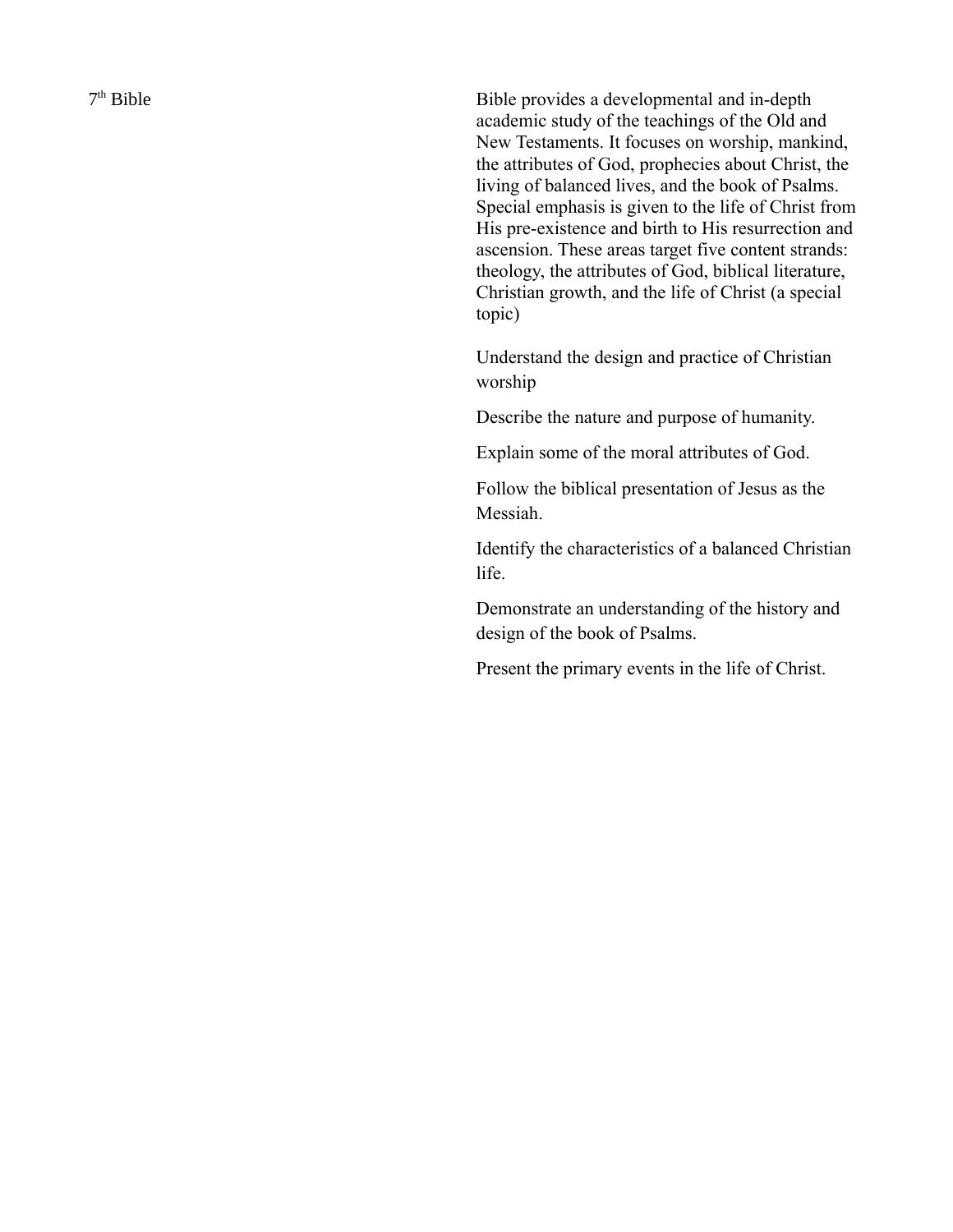Language Arts continues to build on the sequential development and integration of communication skills in four major areas—reading, writing, speaking, and listening. It most specifically focuses on deepening and furthering students' understanding in the following ways:

**Reading**–develops students' reading skills, including the identification of main ideas, supporting details, and sequence; teaches students how to reach logical conclusions as well as use appropriate reading rates; shows students how to identify parts of speech in sentences, with emphasis on adjectives, adverbs, conjunctions, pronouns, and verb types; helps students develop basic literary comprehension skills through the reading of biographical and autobiographical pieces, poetry, and character analyses.

**Writing**–develops students' understanding of sentence structure, providing hands-on experience with coordination, conjunctions, subject-verb agreement, participles, and phrases; familiarizes students with roots, affixes, and basic word relationships, including homonyms, synonyms, and antonyms; develops students' vocabulary and spelling skills; gives students the opportunity to develop their abilities in writing paragraphs, character analyses, character sketches, short biographies, and summaries; develops students' critical thinking skills through speculative writing on morality.

**Speaking**–teaches skills that enable students to become effective speakers and communicators, weaving the skills together throughout the course.

**Listening**–teaches effective listening comprehension skills, weaving these together throughout the lessons; builds upon students' study skills.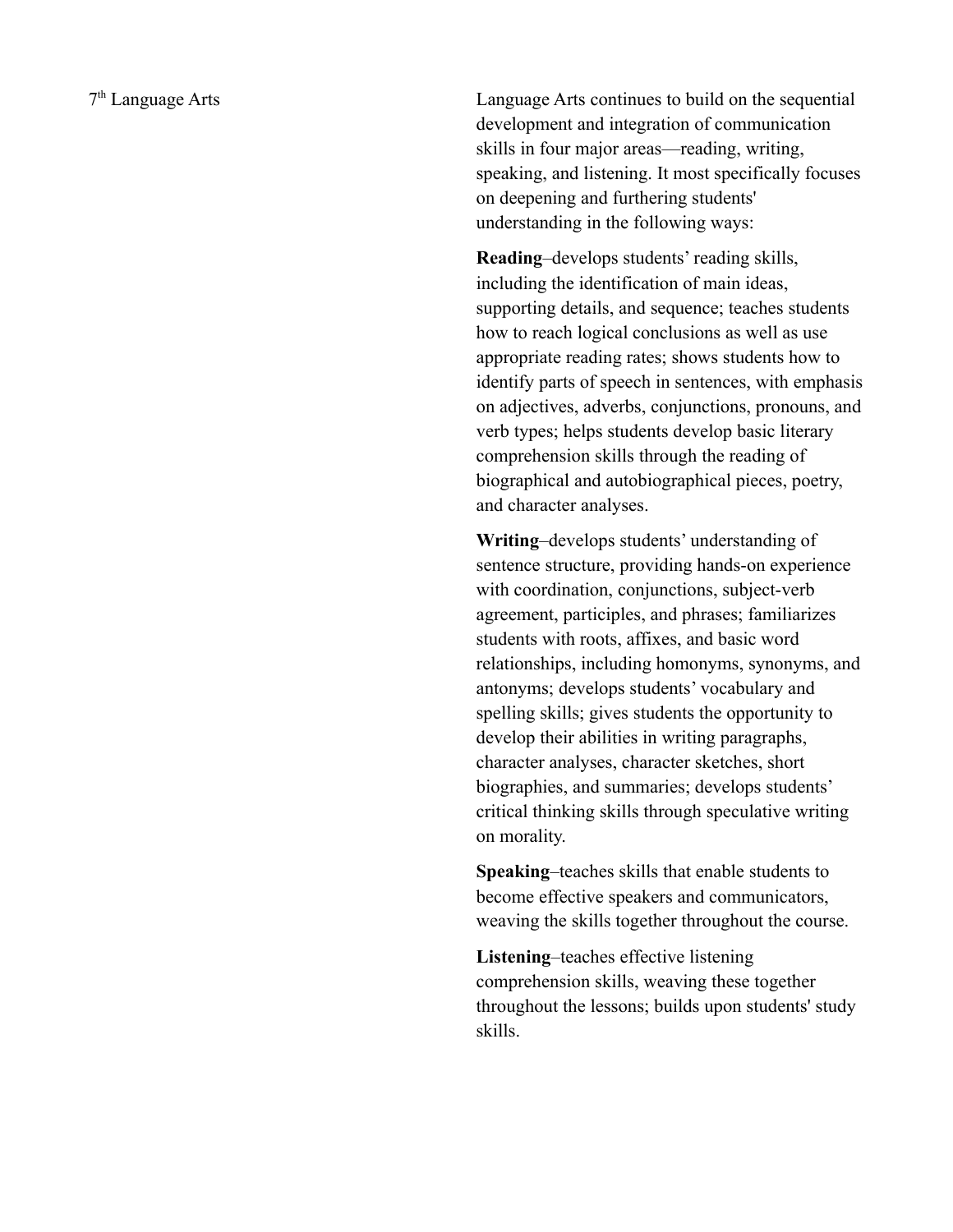7<sup>th</sup> Math

Mathematics is designed to prepare junior-high students for Pre-Algebra. This course focuses on strengthening needed skills in problem solving, number sense, and proportional reasoning. It also introduces students to integers, equations, and geometric concepts. Students will begin to see the "big picture" of mathematics and learn how numeric, algebraic, and geometric concepts are woven together to build a foundation for higher mathematical thinking.

**Integers**: Students will learn how to locate, add, subtract, multiply, and divide integers to solve word problems, as well as compare integers using absolute value and the order of operation.

**Fractions**: Students will understand how fractions can be written into other forms without changing their value, and how to add, subtract, multiply, and divide fractions.

**Decimals**: Students will explore how to rewrite fractions as decimals, and how to use decimals to solve real-world problems.

**Patterns and Equations**: Students will learn how to translate words into equations and use them to solve number patterns.

**Ratios and Proportions**: Students will explore how to use ratios to compare numbers, solve proportions, and convert between percents, decimals, and fractions.

**Probability and Graphing**: Students will be able to determine the probability of an event, and if they are independent or dependent events, as well as create a graph of an equation

**Data Analysis**: Students will learn how to interpret statistics using stem-and-leaf plots, histograms, and other graphical means.

**Geometry**: Students will explore how points, lines, and planes interact and how to solve equations using their information.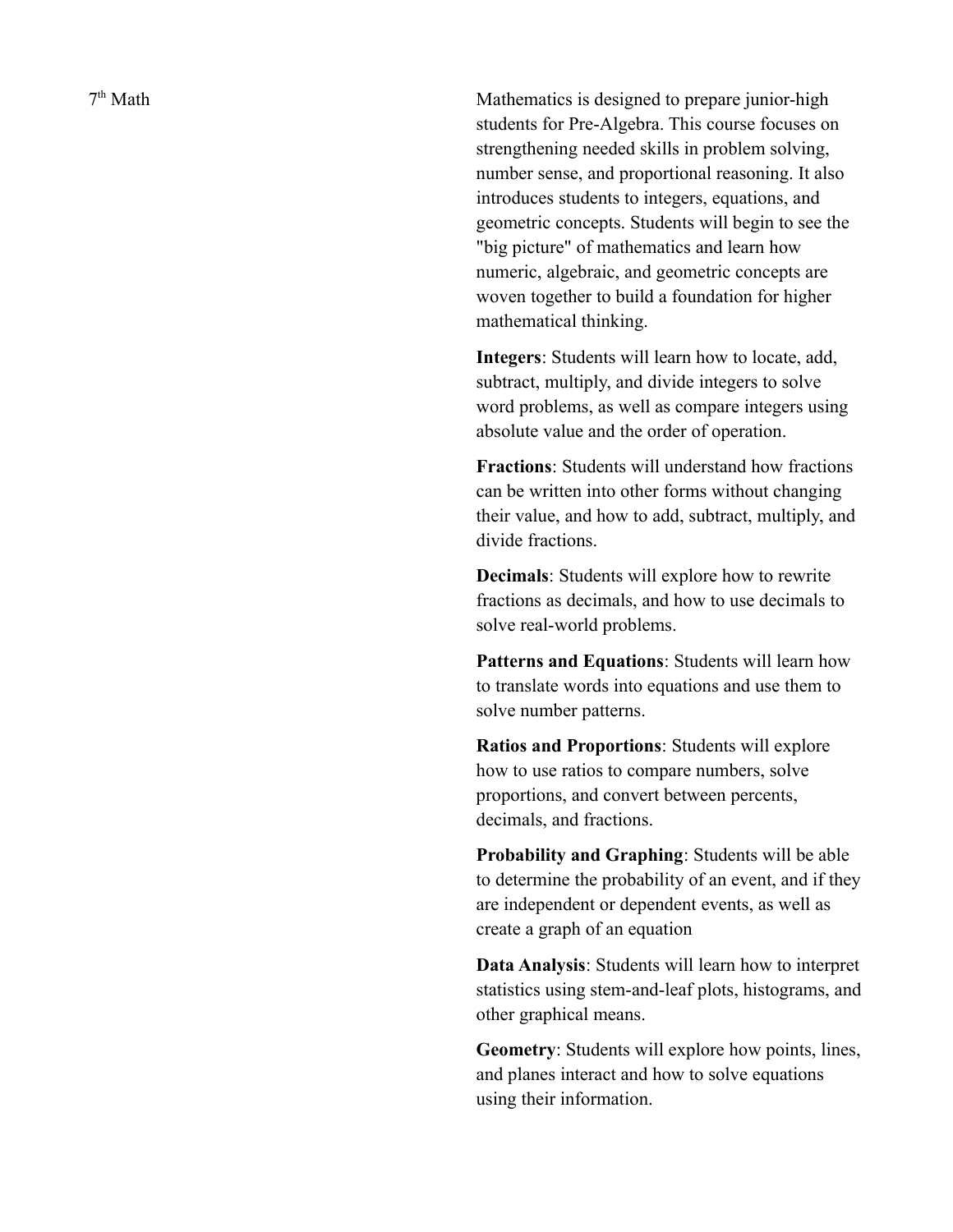**Measurement and Area**: Students will learn about finding perimeters and areas of different polygons, and using the Pythagorean theorem to solve problems.

**Surface Area and Volume**: Students will explore three-dimensional figures and how to find their surface area, volume of them.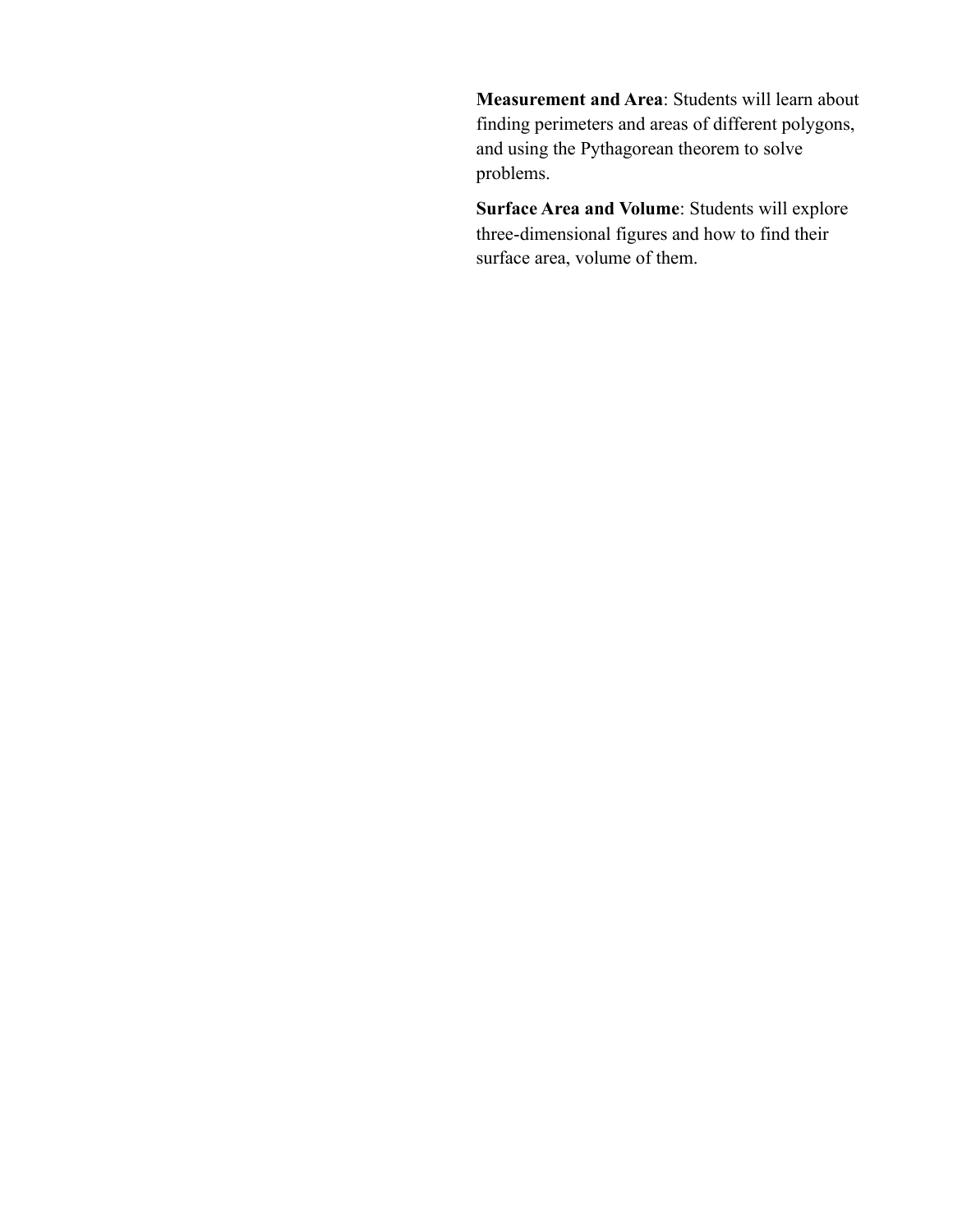7<sup>th</sup> Science

General Science I is a basic intermediate course intended to expose students to the designs and patterns in God's physical universe. This course expands on the previous Science course, providing a set of basic scientific skills and a broad survey of the major areas of science. Some of the areas covered in General Science I include the scientific method, overview of the four major areas of science, mathematics in science, astronomy, the atmosphere, natural cycles, weather and climate, human anatomy and physiology, and careers in science.

**What is Science:** Students will explore the tools and methods of a scientist, the four major areas of science, and look at several careers in science.

**Perceiving Things:** Students will learn about the metric system, different types of measurement and methods of presenting data.

**Earth in Space (Part 1):** Students will learn about the constellations and the history of astronomy.

**Earth is Space (Part 2):** Students will learn the components of the solar system and their movements

**The Atmosphere:** Students will learn about the structure of the atmosphere, and the cycles occurring within it.

**Weather:** Students will learn about the causes of weather, how it is measured and forecasted.

**Climate:** Students will explore the types of climates around the world and the factors that affect climate.

**The Human Anatomy (Part 1):** Students will explore the building blocks of the human body and several of its systems.

**The Human Anatomy (Part 2):** Students will learn about other systems in the human body.

**Working in Science:** Student will explore different types of scientists and the work they do.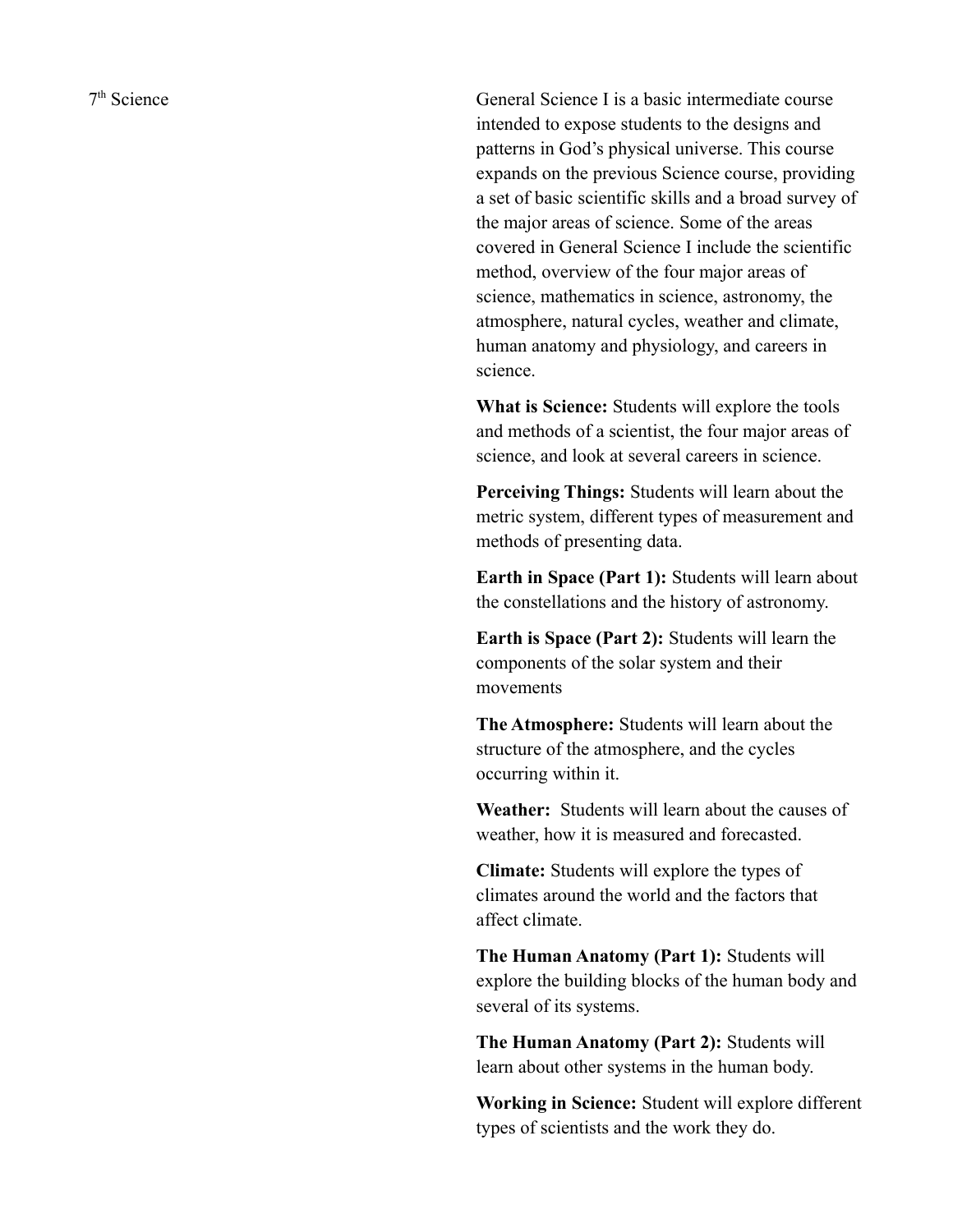th Social Studies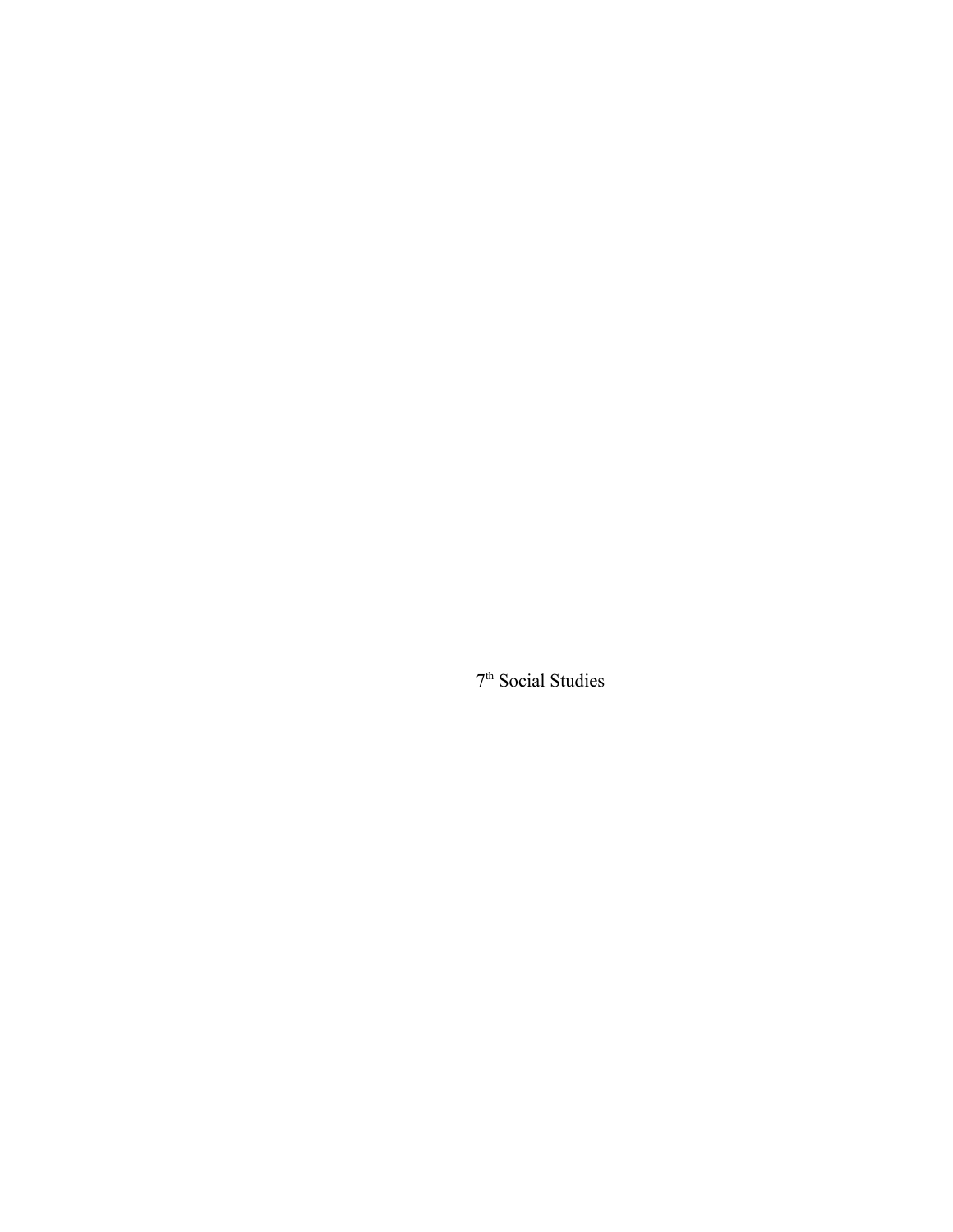History and Geography continues the process of developing in students an understanding of and appreciation for God's activity as seen in the record of man and his relationships. The course surveys the social sciences, covering history, geography, anthropology, sociology, economics, and political science. These areas of focus target all five major content strands: History, Geography, Government and Citizenship, Economics, and Social Studies Skills.

## **Upon completion of the course, students should be able to do the following:**

Understand the historical method.

Understand the world in spatial terms (according to latitude and longitude, maps, time zones, and Daylight Saving Time).

Locate and describe different topographical features of the world, such as plains, mountainous regions, rivers, and valleys.

Locate and describe U.S. regions made up of various groups of states, such as the Northeast and the Midwest.

Understand the meaning, methods, and goals of anthropology.

Understand the meaning, methods, and goals of sociology.Understand the anthropology and sociology of the United States, especially of Native Americans.

Know the characteristics of major economic systems–free enterprise and socialism–and the role that government plays in each one.

Understand and describe contributions made to the area of political science by various political thinkers.

Understand the structure and functions of American government and economics at the state level. Additionally, students will gain practice in reportwriting, covering topics like topographies of home states, underdeveloped nations, modern political issues, and more.